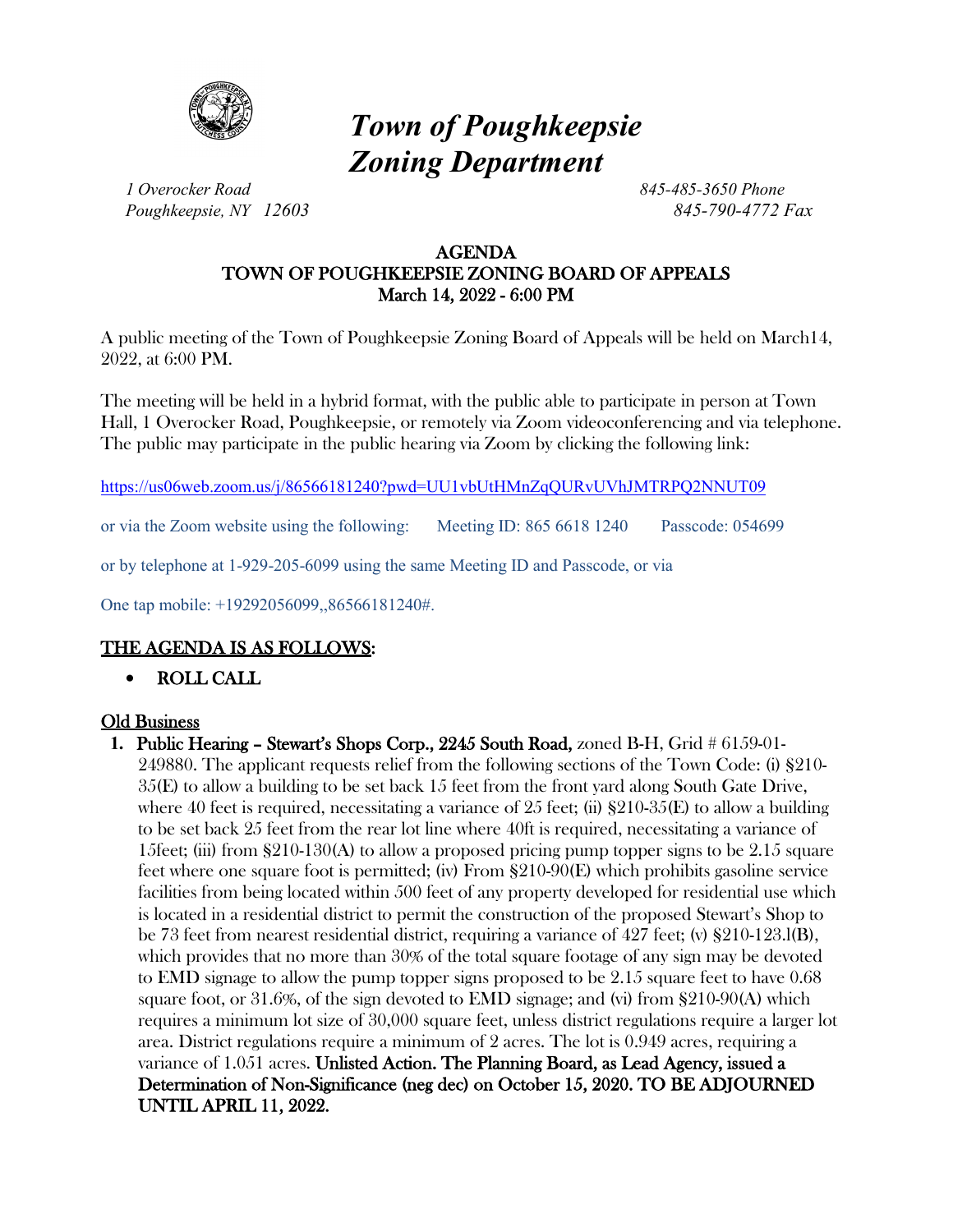- **2.** Public Hearing Height Variance Diamond Storage Raymond Eng. Trustee, 1998 South Road, Grid # 6159-03-382273-0000. The applicant is seeking variances from §§ 210-35(E) and 210-115(B) of the Town Code to permit the construction of a self-storage facility having a height of 55 feet where 45 feet is permitted, requiring a variance of 10 feet; consisting of 4 stories where three are permitted, requiring a variance of one story; and having 9 parking spaces where 45 are required, requiring a variance of 36 spaces. Planning Board will be lead agency for this application and has not yet made a SEQRA determination. Unlisted Action. TO BE ADJOURNED UNTIL MAY 9, 2022.
- **3.** Public Hearing McDonald's Corp., 2585 South Road, Grid # 6060-02-968700-0000. The applicant is seeking the following variances:
	- i. The McDonald's application concerns a leasehold area within a larger parcel, Hudson Plaza. The addition of the McDonald's will require a minimum of 1279 parking spaces for the Plaza, which currently contains 1036 parking spaces. The applicant is seeking a variance from §210-92(0) of the Town Code, which requires 4.5 spaces for every 1000 square feet of gross leasable floor area, to allow 929 spaces in the plaza, requiring a variance of 348 spaces where 1279 parking spaces are required.
	- ii. The applicant is seeking a variance from  $\S210-152(A)(5)(a)$  of the Town Code, which prohibits parking within a front yard setback. The parking is proposed to be set back 30 feet from the front property line where 100 feet is required, requiring a variance of 70 feet.
	- iii. The applicant is seeking a variance from §210-128(B) of the Town Code which permits only one freestanding sign, which shall advertise the name of the center only, not exceeding an area of 100 square feet, per shopping center, and the base of any such freestanding sign shall be mounted within a landscaped monument of stone, brick or other natural material as approved by the Planning Board. The site currently has 2 monument signs for the plaza. McDonald's is proposing a third freestanding sign, consisting of posts and panels (not a monument sign) and not mounted within the required materials, requiring two variances: (1) to allow a third monument sign; and (2) to allow a post and panel sign, in lieu of a monument sign.
	- iv. As per  $$210-128(C)(3)$  of the Town Code, only one wall sign per store is permitted. Such signs shall not exceed 25% of the face of the store (excluding glass), up to a maximum of 100 square feet, and shall be secured flat against the face of the building. The applicant is proposing 6 wall signs, requiring a variance for 5 wall signs.
	- v. The addition of the McDonald's to the Plaza will result in impervious coverage of 92.6% of the site where, as per §210-36(E) of the Town Code, such coverage shall not exceed 75% of the site, requiring a variance of 17.6%.The applicant is seeking variances from §210-16(E). Unlisted Action.

### **New Business**

**4. Public Hearing – Lot Line Revision – Sara Bragdon, 10 Conklin Street, Grid # 6057-07- 577875-0000**. The applicant is seeking approval from the Planning Board to subdivide her parcel into two lots. The applicant received similar variances on December 21, 2021, but, due to Dutchess County Department of Health requirements, the size of the lots has changed. In addition, a survey shows that the existing house is located approximately 21 feet from the property line, instead of 19 feet, requiring